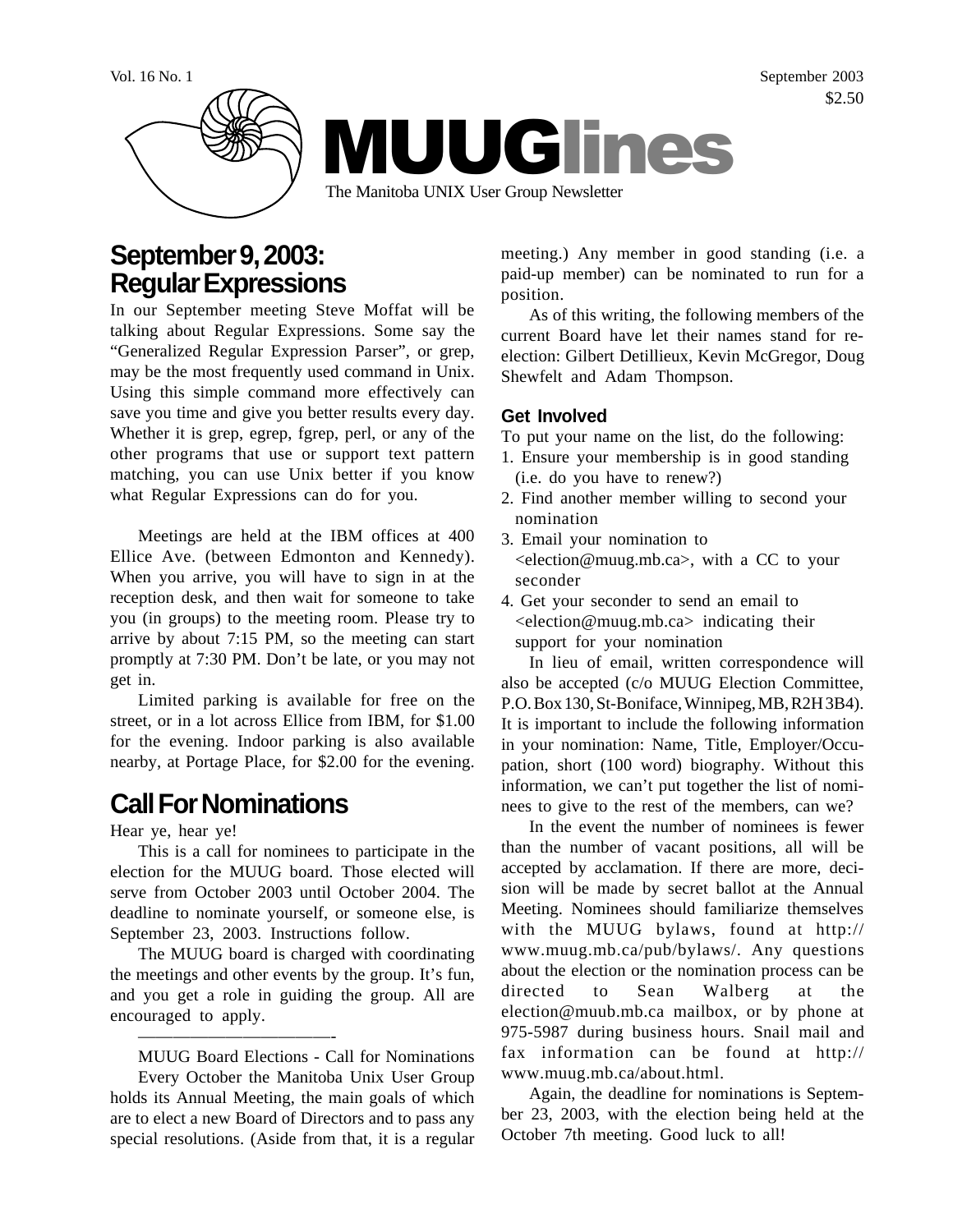## **Saving space with Screen**

#### *By Sean Walberg*

If you're like me, you've got more than a few shells going on at any given time. Not a problem when you've got two 21" monitors, but it can get a bit cramped if you're remotely logged in via SSH, or, even more painful, a serial console. "screen" is a program that lets you multiplex several terminals into one, and is the topic of this article.

Stepping back a bit, when you are typing into a shell (or a program you started from the shell, such as pine), you're communicating with a Virtual Terminal, or VTY. When you log in, you're assigned a VTY, which gives you and your shell a way of passing characters to and from the rest of the system. The problem is, you can generally only run one thing at a time per shell. If you need to, you log in a second time, or, if you're even smarter, you get pretty handy with sending processes to the background. Screen's job is to create new VTYs for you, and let you switch between them from the comfort of your original VTY. Think of it like Mozilla's tabbed windows — you have one physical window, but several web pages you can cycle through.

Invoking screen is simple, just type "screen". Nothing special should happen, the screen will clear and you'll be back at the command prompt. If you're typing from within an X-Terminal, you might notice the title has changed to something like "[screen 0] tcsh", indicating that you're in window #0, and the command was tcsh (my login shell).

Commands in screen are, by default, prefixed with Control-A, the short form the man page uses is C-a. Thus, "C-a ?" means to press Control and A, followed by the question mark. Go ahead, do it now, you'll be taken to the help screen. I'll guide you through the most common features, but always remember how to get to the help screen.

Now that we're within a window (that's what the man page calls 'em, works for me), it's time to start creating more windows. A new shell can be started with "C-a c". This is window 1. To get back to the first window, try "C-a 0". Sending C-a followed by a number gets you to a specific window. To cycle through the windows one by one, the command is "C-a space", or "C-a n" (think "next"). To cycle backward, it's "C-a p" (previous).

Yet another way to start a window is to type "screen" followed by the command, from within a window. Thus, "screen pine" opens up a new

window and runs pine. "C-a c" is then, basically, the same as typing "screen /bin/tcsh", or whatever your login shell is.

Whenever you exit the shell or program that started up the window, that window is closed. If you're really angry at a window and can't close it, "C-a K" (kill) will close it abruptly for you. When you exit your final window, screen exits with a small message.

Since screen manages several VTYs on your behalf, we can background the screen process and pick it up later, even from a different location. While screen is running, detach it with "C-a d". You'll be notified with a message, and returned back to your original login shell. To pick up again, run screen with the -R option (resume), and you're back. "screen -R" is a good way of running screen in the first place, as it'll pick up a detached screen session if it's there, or if not, simply start up a new one. If you decide to put screen in your startup scripts, this is a good way of running it.

Those are the basics of screen. There are a lot of fancy things that can be done, such as scrolling back (C-a ESC), splitting your screen into multiple screens (C-a S), switching between them (C-a C-I), and even cutting and pasting. The man page lists all the fun stuff you can do.

Screen is a versatile program that saves space on your display, not to mention gives you some abilities normally found only in graphical terminals. Throw it in your login script, and make sure it's always there when you need it.

# **Cleaning FTP**

#### *By Sean Walberg*

What separates the men from the boys, at least to this crusty old Unix admin, is the ability to automate repetitive tasks. Nothing annoys me more than having to run the same commands day after day, especially when there is no thought going into it.

Script kiddies have this down to an art form. If you run a publicly accessible FTP server that allows uploads, you've probably noticed odd files magically appearing. If you've set up your server correctly, you should only see a few files. If not, you could find yourself short of hard drive space, but that's another article. The files being uploaded are for various reasons, namely to see if your site is a viable warez server, and how fast the connection is.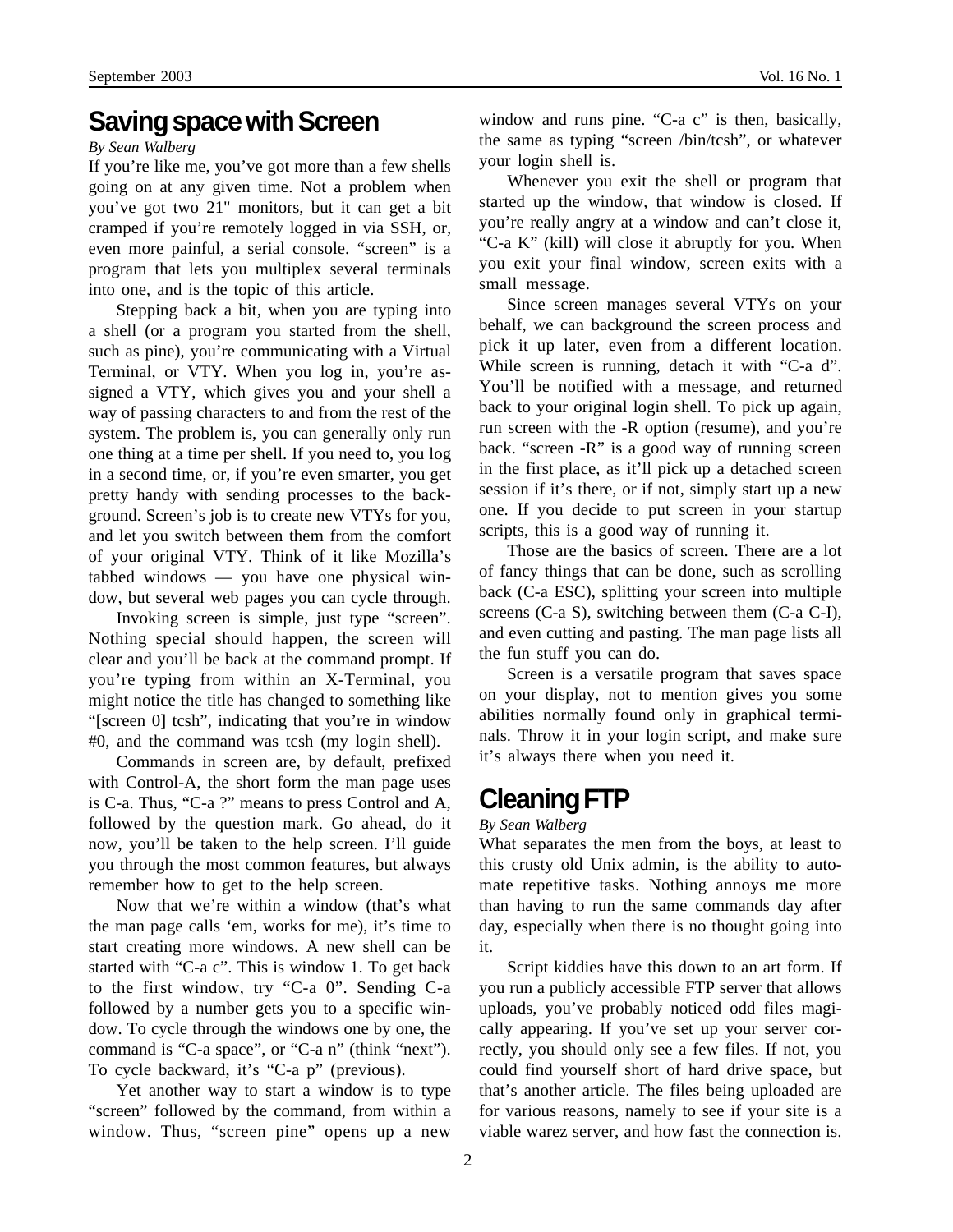Either way, I'm not keen on keeping these files around, so I delete them.

If the kiddies can automate these file transfers, then I should be able to automate their deletion. Since there is valid data that could be in my incoming directory, a simple "rm -rf \*" from cron won't do it, so we'll be a bit smarter.

Looking in my incoming directory, I see the following:

[root@poochie incoming]# ls 030727220658p 030808013101p foo.tar.gz test

030728235109p 1mbtest.ptf space.asp

The directories starting with "03" aren't mine, nor are "1mbtest.ptf" and "space.asp". By hand, I'd run

```
# rm -rf 030727220658p
...
# rm space.asp
```
to get rid of them, which obviously sucks. Of course, those directories look like timestamps, so I can't count on them being the same. A shell script, and some regular expression magic will help me here.

In the top of any shell script, you must define the interpreter that is to run it. Following that is generally any user changeable parameters:

```
#!/bin/bash
```
BASE=/export/home2/ftp/incoming BAD="1mbtest.ptf space.asp"

Here I'm running my script under bash, and I'm defining the incoming directory and some static "bad" filenames.

I should really make sure the user has enough permissions to carry on, otherwise it's just wasting everyone's time:

```
if [ ! -w $BASE ]; then
echo Must be able to write to $BASE
exit
fi
```
Here, I check to see if the base directory is writable (-w). If not (the "!"), spit out a message and quit.

I still have to build a list of stuff to delete. Even though I know the names of the files, those pesky directories are still around. The general format seems to be 12 numbers followed by a letter, which

sounds like a job for regular expressions:

```
cd $BASE
DIRS='find . -type d -iregex '.*/[0-
9][0-9][0-9][0-9][0-9][0-9][0-9][0-
9][0-9][0-9][0-9][0-9][a-z]' '
```
That's a mouthful!

First, change into the directory (you'll see why later).

The next line builds the list of directories into the \$DIRS variable. In shell scripting, any time you assign something in backticks to a variable, the "something" is run by the shell, and the results assigned to the variable. For example,

```
DATE='/bin/date'
echo $DATE
```
In my command above, I'm using the find command to produce a list of the script kiddie's directories. I start the find at the current directory, am only looking for directories (-type d), and am passing a case insensitive regular expression to match files.

The regular expression I'm using is long but simple. I start off by matching any path  $(*/),$ followed by 12 digits and a letter. Any time you see a regexp in square brackets, it means "anything in this set". [0-9] thus means "any digit", and [a-z] is "any letter". Had this been done in perl, ".\*\/  $\d{12}\w$  would have sufficed, but the regular expression parser in find isn't as robust as perl's.

Whenever developing a shell script that involves backticks, it's helpful to have another terminal open to test the stuff in the backticks. For example, I developed the regular expression from the shell, then copied it into my shell script. It's a time saver, and leads to better code.

At this point, the list of directories to delete is in \$DIRS, and the list of files to delete is in \$BAD. It's a simple matter to loop through now, and delete what's not needed:

```
for i in $BAD $DIRS; do
if [ -d $BASE/$i ]; then
rm -rf $BASE/$i
fi
if [ -e $BASE/$i ]; then
rm -f $BASE/$i
fi
done
```
This loop goes through all files in both \$BAD and \$DIRS. If it's a directory (-d), then "rm -rf" is